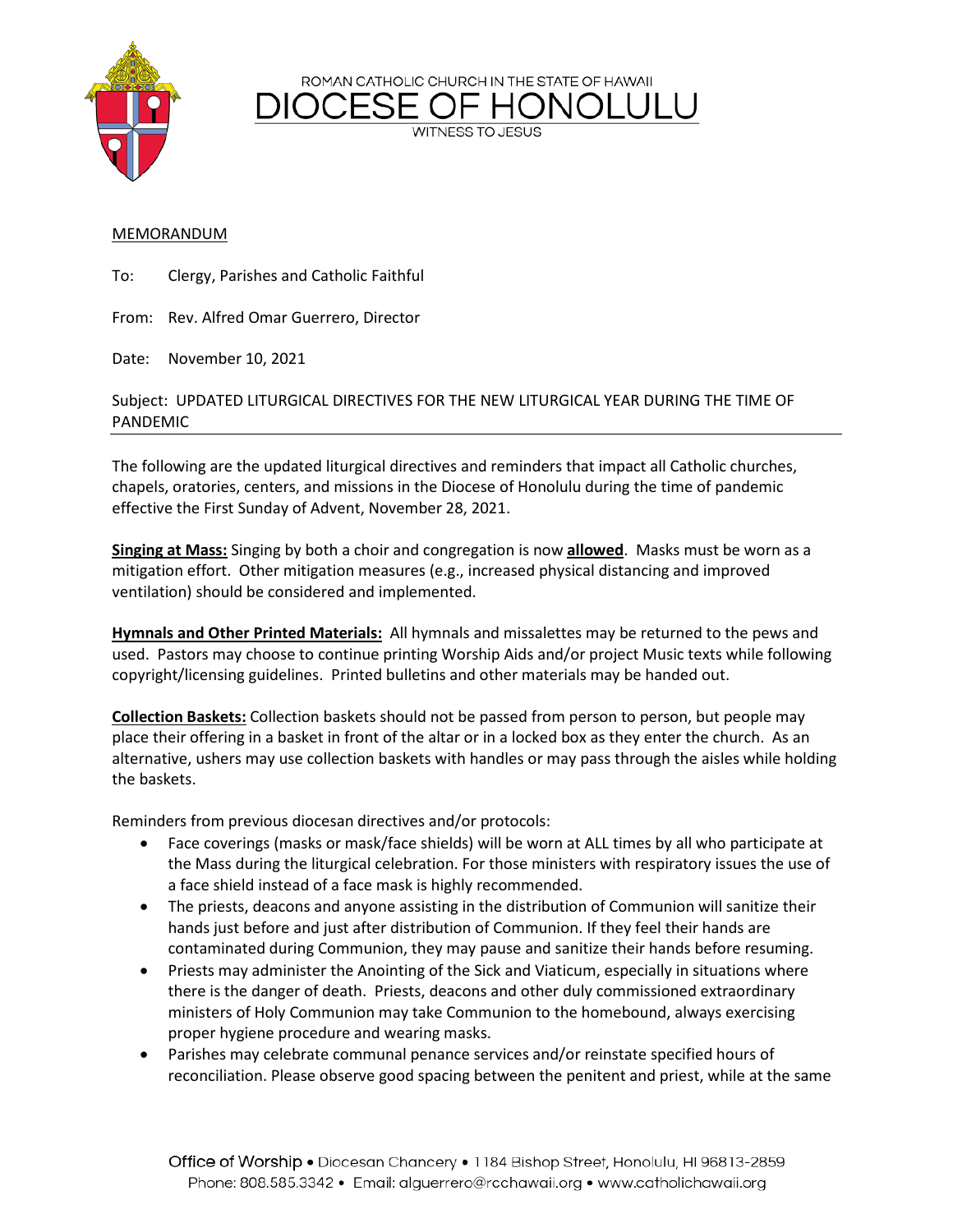time observing absolute privacy for the penitent. Confessions by phone or via the internet are not permitted. Private confession is an essential element for ongoing conversion and growth in holiness. General absolution is not permitted and only be imparted under grave circumstance.

- Funerals in churches are allowed with the body of the deceased present if the mortuary is permitted to transport the body. The Funeral Mass or Funeral Liturgy outside of Mass may be at full capacity with 6' social distancing and the indoor mask mandate enforced.
- Churches may remain open during the day for private prayer at the discretion of the pastor and observing whatever guidelines he may establish.
- As an act of charity, anyone who is sick or who is particularly vulnerable to infection should not attend Mass at this time.
- We encourage parish priests to continue live-streaming their liturgies to their parishioners via social media platforms and to communicate to them the times of these services and log-in information for their parish's Facebook and/or website. Daily and Sunday Mass are currently being livestreamed from various parishes in our diocese. For a comprehensive and updated list please visit our website a[t www.catholichawaii.org.](http://www.catholichawaii.org/)

All prior memos, directives and protocols are still in effect unless changed in this memo.

For any additional questions or concerns contact the Office of Worship.